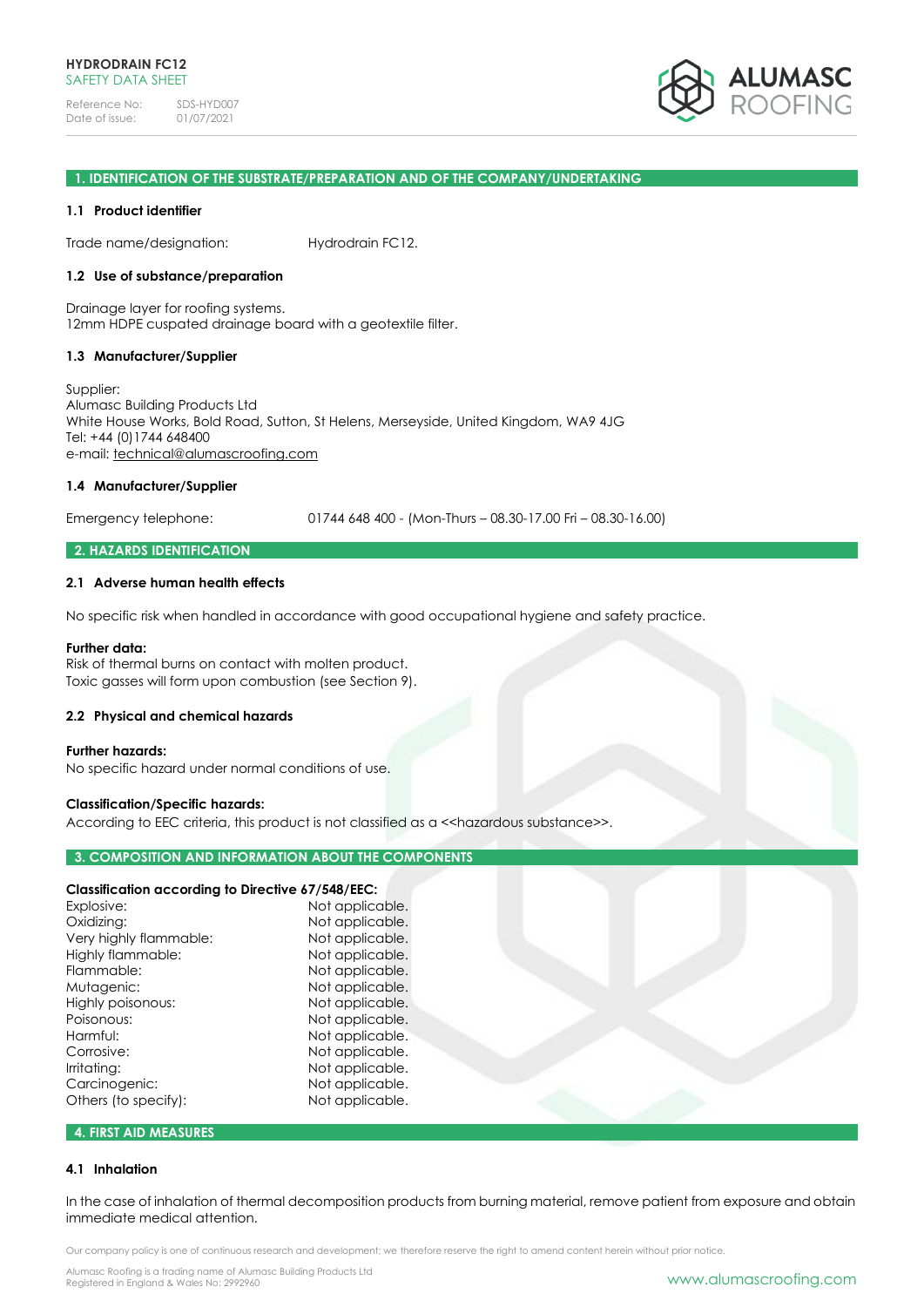

# **4.2 Skin Contact**

In the case of sensitive skin being degreased by repeated handling, through washing and use of barrier cream in future is recommended. Where soreness persists, seek medical advice.

In the event of a fire, molten product may cause thermal burns. In this case:

- Rinse with plenty of water. **DO NOT** remove clothing (since it may stick to the skin).
- Call a doctor immediately.

# **4.3 Eye Contact**

Not specifically applicable.

# **4.4 Ingestion**

Not specifically applicable.

# **5. FIRE-FIGHTING MEASURES**

# **5.1 Extinguishing media**

## **Suitable:**

All extinguishing agents can be used (water, foam, powders, carbon dioxide, sand).

# **Not suitable:**

None. If there is a fire close by, use suitable extinguishing agents.

# **5.2 Specific hazards**

Combustible product; melts on heating. Risk of fire spreading due to the flow of liquid which is already alight. During combustion, harmful or toxic vapours are released.

## **5.3 Specific fire-fighting methods**

Cool the molten product.

# **5.4 Protection of fire-fighters**

Self-contained breathing apparatus and suitable protective clothing.

# **6. ACCIDENTAL RELEASE MEASURES**

None applicable.

## **7. HANDLING AND STORAGE**

## **7.1 Handling**

**Technical measures:** Does not require any specific or particular measures.

# **Safe handling advice:**

Use slings where provided. Product weights are given on roll tickets. Use equipment appropriate to weight and dimensions.

# **7.2 Storage**

# **Technical measures:**

Does not require any specific measures.

Our company policy is one of continuous research and development; we therefore reserve the right to amend content herein without prior notice.

Alumasc Roofing is a trading name of Alumasc Building Products Ltd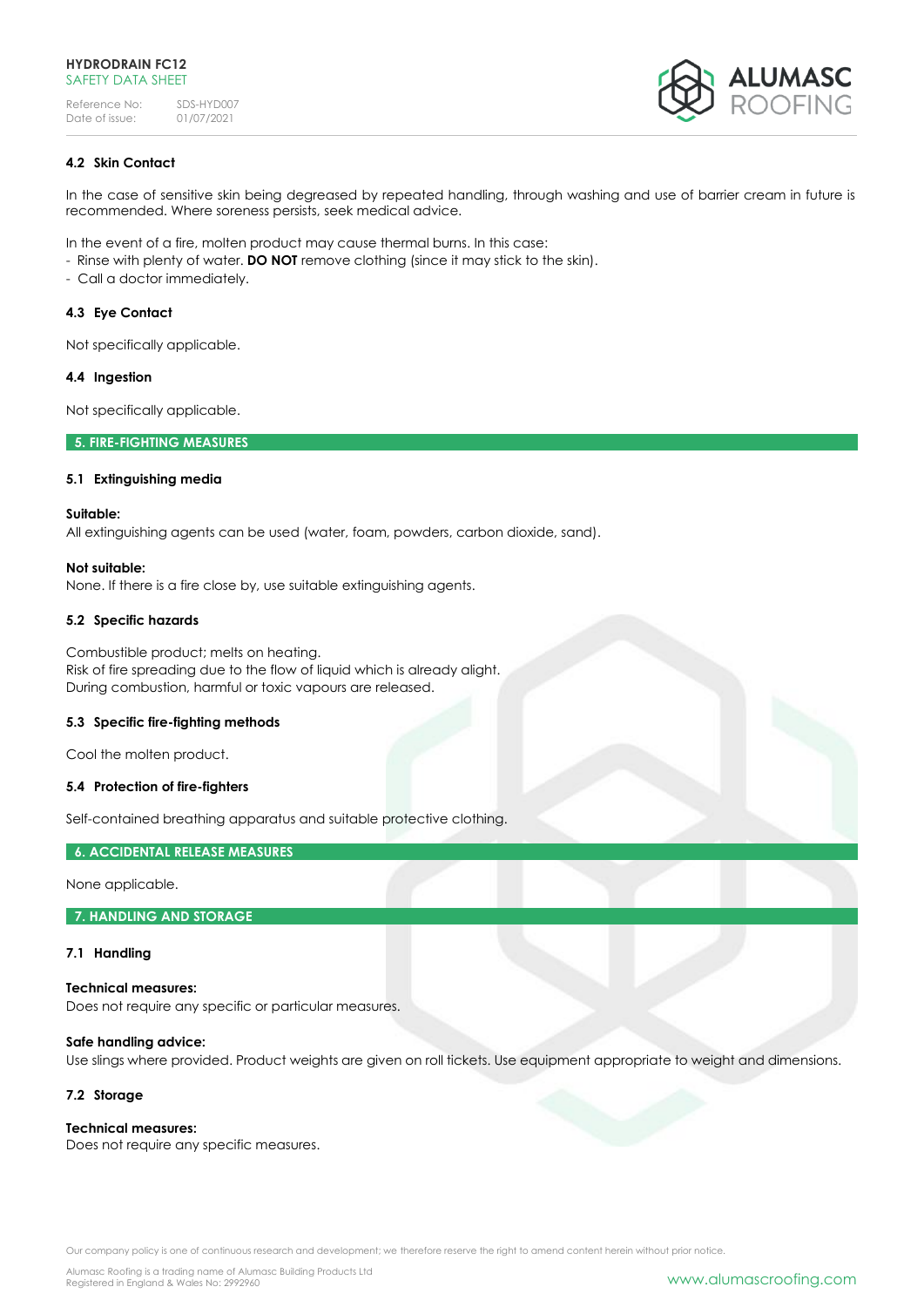

# **Storage conditions:**

Away from any flames. Protected from bad weather conditions. Product can be stored outdoors in its original packaging.

#### **8. EXPOSURE CONTROLS/PERSONAL PROTECTION**

## **8.1 Engineering measures**

No specific measures are required provided that the product is handled in accordance with the general rules of occupational hygiene and safety.

## **8.2 Personal protective equipment**

## **Skin and body protection:**

No specific/particular action is required for this product. Comply with good occupational hygiene practice.

## **9. PHYSICAL AND CHEMICAL PROPERTIES**

#### **9.1 Appearance**

| Physical state:   | Solid.                                           |
|-------------------|--------------------------------------------------|
| Form:             | Nonwoven Fabric bonded to a HDPE cuspated sheet. |
| Colour:           | White/Black.                                     |
| Odour:            | Negligible.                                      |
| pH:               | Not applicable.                                  |
| Specific gravity: | $0.9q$ cm <sup>3</sup> .                         |

#### **9.2 Specific temperatures**

| Melting:                 | Melting range: $>120^{\circ}$ C. |
|--------------------------|----------------------------------|
| Decomposing temperature: | $>330^{\circ}$ C.                |

## **9.3 Flammability Characteristics**

Flash point:  $>250$ °C. Autoignition temperature: >250°C.

## **9.4 Oxidising Properties:**

Non oxidising material according to EEC criteria.

Insoluble in water.

#### **9.5 In organic solvents**

Insoluble in common organic solvents.

## **10. STABILITY AND REACTIVITY**

#### **10.1 Stability**

Stable under normal conditions of use.

No dangerous reactions known under normal conditions of use.

## **10.2 Hazardous decomposition**

On combustion or on thermal decomposition (pyrolysis) releases toxic gases. (Carbon monoxide, carbon dioxide, low molecular weight alcohols/alehydes and acids).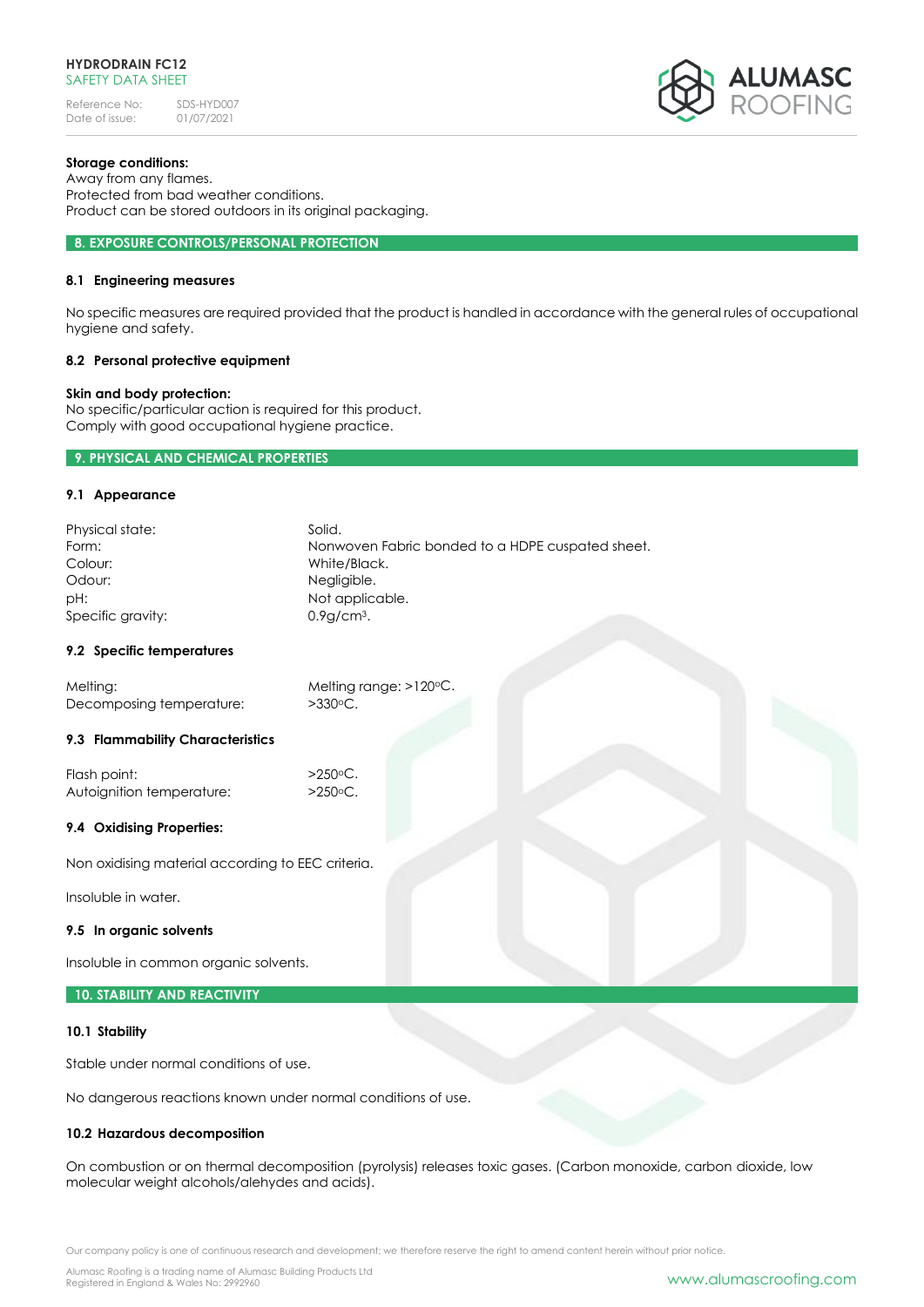

# **11. TOXICOLOGICAL INFORMATION**

# **11.1 Inhalation**

Unlikely to be hazardous unless heated to decomposition temperature. Combustion products may be irritant.

## **11.2 Skin contact**

Sensitive skins may be degreased by repeated handling.

#### **11.3 Eye contact**

Highly unlikely in normal use.

#### **11.4 Ingestion**

Highly unlikely in normal use.

#### **11.5 Long term exposure**

Chronic effects unlikely.

# **12. ECOLOGICAL INFORMATION**

#### **12.1 Behaviour in the environment**

| Persistence/Durability:               | Will oxidise slowly.                    |
|---------------------------------------|-----------------------------------------|
| - Further information on persistence: | Product generally persists in the soil. |

## **12.2 Destination of the product**

Ultimate destination of the product: SOIL.

#### **13. DISPOSAL CONSIDERATIONS**

## **13.1 Waste from residues**

| Destruction/Disposal:<br>Non recycled product: | Recycle waste product as much as possible.                                   |
|------------------------------------------------|------------------------------------------------------------------------------|
|                                                | Disposal of in accordance with relevant local regulations.                   |
|                                                | Incinerate at a licensed installation.                                       |
|                                                | Like many other lubricants and adhesives, textile oils generally dissolve in |

#### **13.2 Contaminated packaging**

Decontamination/Cleaning: Not applicable. Destruction/ Disposal: Depending on local facilities recycle the packaging or incinerate it at an approved site.

NB: The user's attention is drawn to the possible existence of local regulations regarding disposal.

aqueous media.

#### **14. TRANSPORT INFORMATION**

Not classified as hazardous for the purposes of transport by road, rail, sea or air.

NB: The above regulatory prescriptions are those valid on the date of publication of this data sheet.